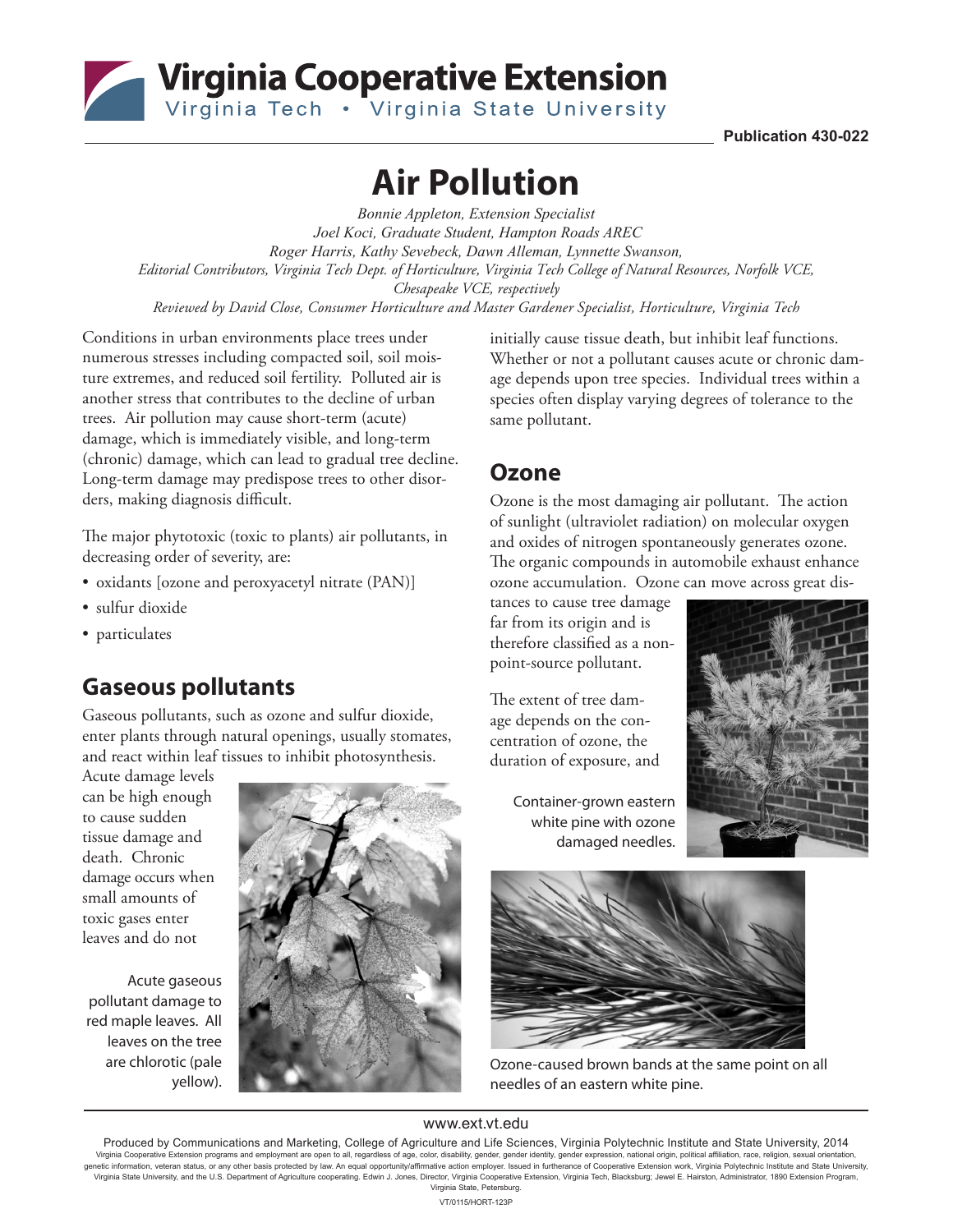tree sensitivity. Acute damage to deciduous trees causes marginal leaf burn and dot-like or irregularly shaped lesions or spots that may be tan, white, or dark brown, and that may spread over entire leaves. Another common symptom is bleaching of the upper leaf surface. Acute damage to conifers causes browning at the same point on all needles in a bundle (needle cluster).

Chronic damage occurs with repeated ozone absorption in amounts not high enough to cause sudden tissue death. Chronic symptoms include chlorosis (general yellowing), premature leaf drop, reduced growth, and progressive decline of tree health and vigor. Ozone damage also increases a tree's susceptibility to insect damage. As ozone restricts carbohydrate movement in leaves, the resulting higher sugar concentration makes the leaves more susceptible to insect attacks.

PAN is produced through the interaction of sunlight and power plant and/or automobile emissions. High levels of PAN and ozone are toxic to trees, but ozone is more abundant and injurious.

## **Sulfur dioxide**

Sulfur dioxide is primarily a result of fossil fuel burning for electricity generation, and to a lesser degree, the processing of steel and other ores. Sulfur dioxide is classified as a point-source pollutant.

Acute sulfur dioxide damage causes severe leaf scorch, usually on upper interveinal leaf surfaces. Younger leaves are generally more sensitive. Moisture in the air or on leaf surfaces may combine with sulfur dioxide to form sulfuric acid. Sulfuric acid causes leaf scorch, spotting and defoliation, and can also cause tree death over a large geographic area with many affected species. Chronic sulfur dioxide damage results in leaf chlorosis (colors of the chlorosis ranging from white to red) and tree decline.

# **Particulates**

Particulates (dusts), classified as point-source pollutants, are generated by major industrial processes as well as by quarries, rock-crushing plants, cement plants, soil erosion, and auto exhaust emissions. Particulates are not extremely damaging, but can inhibit or reduce photosynthesis by plugging stomates. Particulates are usually washed from leaves by rain or irrigation, and are therefore more harmful during dry periods.

# **Weather and pollutants**

Air currents carry all air pollutants. Air movements and geographic features influence pollutant concentration, chemical structure, and the duration of tree exposure to pollutants.

Air temperature determines vertical movement of air pollutants. Under normal conditions, warm air near the soil surface causes pollutants to rise vertically. Pollutants rapidly become diluted and blown away by upper level winds before contacting many trees. However, thermal inversions (cool air at the surface beneath warmer air above) restrict movement and dispersal of pollutants, resulting in increasing phytotoxic levels and prolonged exposure. These inversions usually occur in narrow valleys close to mountain ranges, and near large bodies of water.

Temperature also influences a pollutant's chemical reaction rate. When the temperature is high, more photochemical oxidants are produced. These oxidants cause more severe damage during sunny hot weather and less damage during cool cloudy weather. Atmospheric moisture causes pollutants to become solutions, increasing their toxic potential.

# **Diagnosing air pollution damage**

Proper diagnosis of air pollution damage is difficult because other causes of tree damage, including environment, insects and diseases, can cause similar (mimicking) symptoms. Obtaining the following information will help in making a proper diagnosis:

- 1. Pollutant origin (point-of-source or non-point-of-source?)
- 2. Chemical and physical nature of the pollutant.
- 3. Geographic and topographic influences.
- 4. Weather conditions (air temperature and wind direction).
- 5. Length of exposure and concentration.
- 6. Types of symptoms.
- 7. Possible mimicking symptoms.
- 8. Size of affected area.
- 9. Date of suspected exposure.
- 10. Affected tree and other species.
- 11. History of previous exposure.

# **Virginia Cooperative Extension**